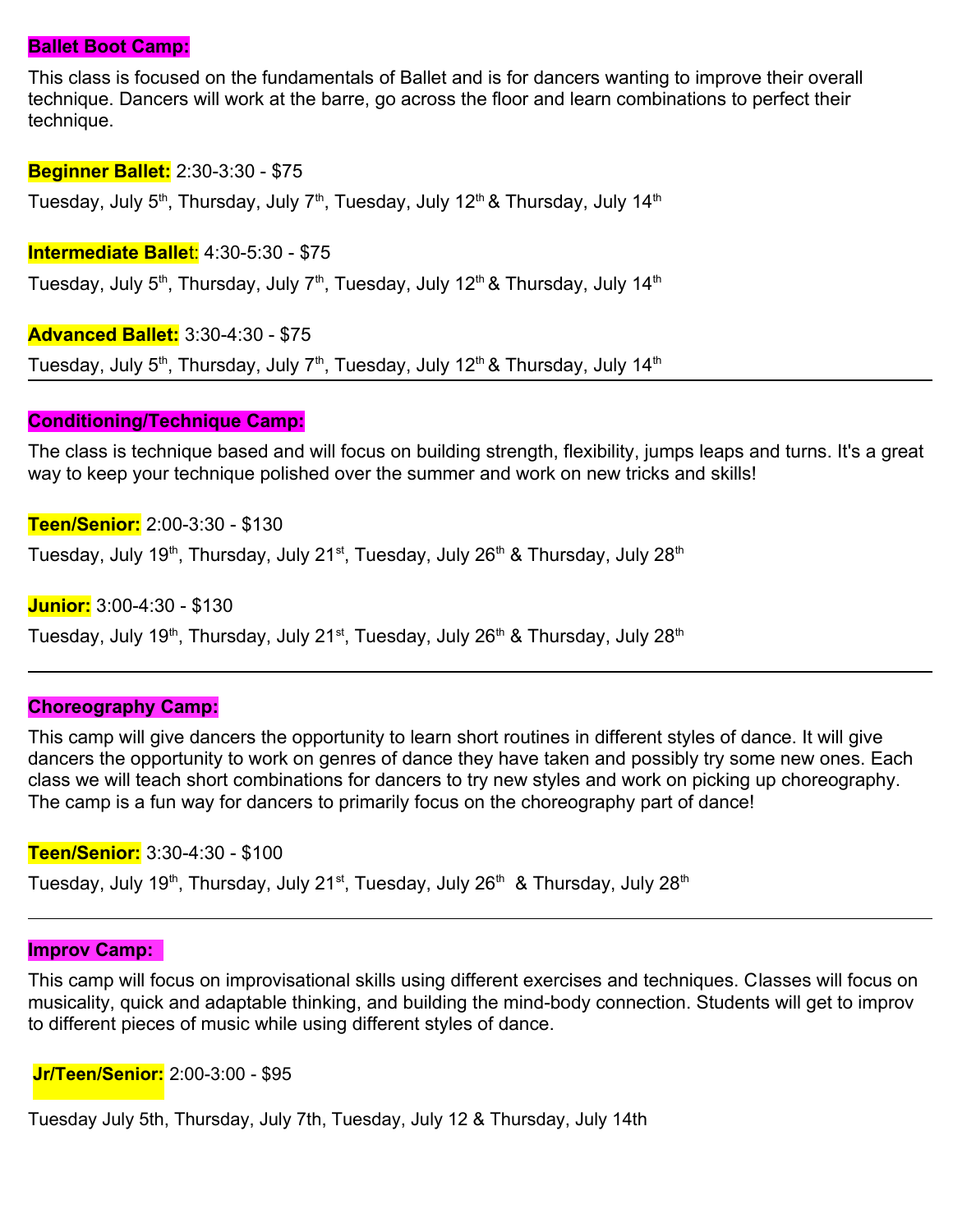## **Dance Camp**

A fun filled week of dancing! Your dancer will get to experience a little of each dance subject. It's a great opportunity for dancers to try different styles of dance. Each camp will learn mini routines and perform them for a TBA showcase!

**3-4yr olds:** Monday, July 11<sup>th</sup> - Thursday, July 14<sup>th</sup> - 3:00-4:30 - \$100 (Tap, Jazz & Ballet)

5-6yr olds: Tuesday, July 5<sup>th</sup> - Friday, July 8<sup>th</sup> - 3:00-4:30 - \$100 (Hip Hop, Tap &Jazz)

**7-9yr olds:** Tuesday, July 5<sup>th</sup> - Friday, July 8<sup>th</sup> - 4:30-6:30 - \$120 (Hip Hop, Tap, Jazz & Lyrical) **FULL** 

**10-13yr olds:** Monday, July 11<sup>th</sup> - Thursday, July 14<sup>th</sup> - 4:30-6:30 - \$120 (Hip Hop, Tap, Jazz & Lyrical)

### **Acro Camp:**

These camps will strictly focus on Acrobatic skills. Our Acro camps are a great way to perfect current skills, while also working towards new ones.

**Beginner:** 3:00-3:45 - \$55 (Working on cartwheels & starting walkovers) Monday, July 18<sup>th</sup>, Wednesday, July 20<sup>th</sup>, Monday, July 25<sup>th</sup> & Wednesday, July 27<sup>th</sup>

**Intermediate:** 4:30-5:30 - \$60 (working on back-walkovers, back-handsprings & aerials)

Tuesday, July 19<sup>th</sup>, Thursday, July 21<sup>st</sup>, Tuesday, July 26<sup>th</sup>, & Thursday, July 28<sup>th</sup>

**Advanced:** 3:45-4:45 - \$60 (must have an aerial & back-handspring) Monday, July 18<sup>th</sup>, Wednesday, July 20<sup>th</sup>, Monday, July 25<sup>th</sup>, & Wednesday, July 27<sup>th</sup>

### **Hip Hop:**

Have a little fun moving and grooving with Mr. Carter! These classes will focus on Hip Hop style only and will be a great time for dancers to learn a few fun routines!

**Junior:** 5:00-5:45 - \$15 per class Monday, July 11<sup>th</sup>, Wednesday, July 13<sup>th</sup>, Tuesday, August 9<sup>th</sup> & Thursday, August 11<sup>th</sup>

**Teen/Senior:** 5:45-6:30 - \$15 per class

Monday, July 11<sup>th</sup>, Wednesday, July 13<sup>th</sup>, Tuesday, August 9<sup>th</sup> & Thursday, August 11<sup>th</sup>

### **Open Mat:**

Open mat will give our Acrobats a chance to work on their Acro skills in an open style setting. Teachers will be there to offer help and assistance, but students will have the class time to work on the skills they feel they would like to work on. All levels are welcome!

Tuesday, August  $16<sup>th</sup>$  & Thursday, August  $18<sup>th</sup>$  - 5:00-6:00 - \$15 per class